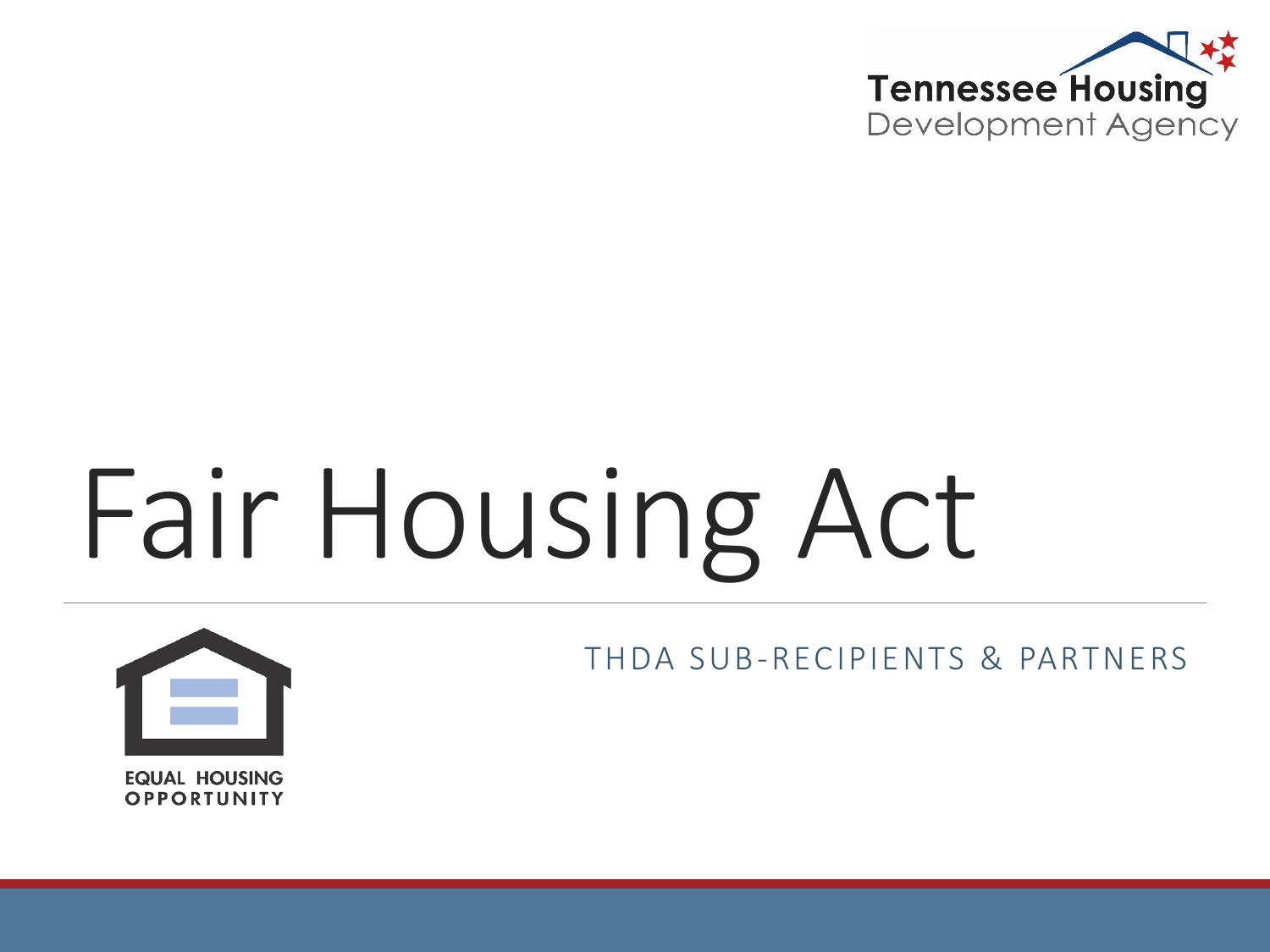

### Fair Housing Act Purpose & Protected Classes

Protects certain classes of people who have historically faced discrimination in the sale, rental, advertising and financing of dwellings and in other housing-related activities. *(42 U.S. Code § § 3601-3619 & 3631)*



Fair Housing Equality Center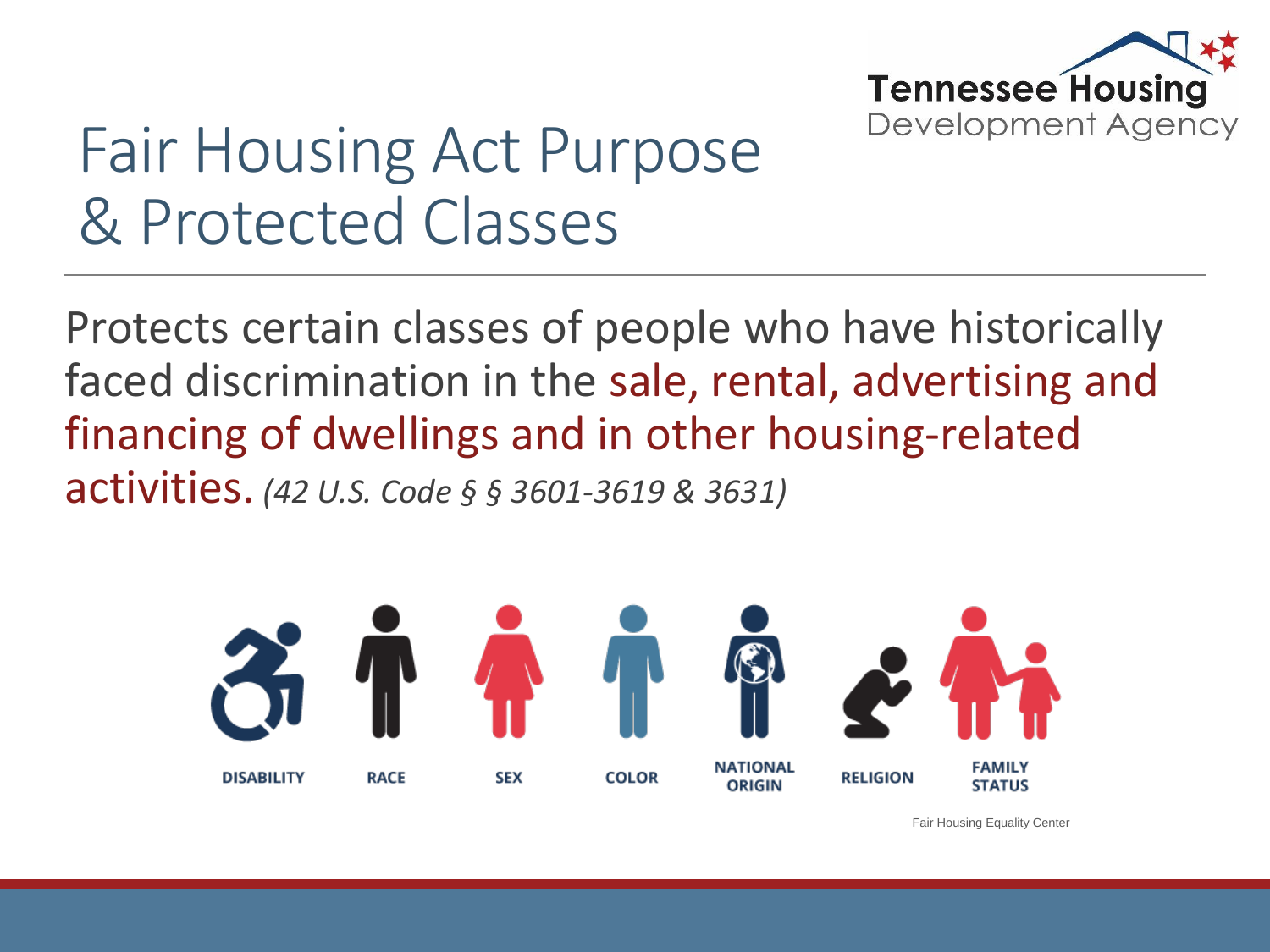

## The Fair Housing Act & Non-Discrimination

*It is illegal for anyone to:*

- $\triangleright$  Threaten, coerce, intimidate or interfere with anyone exercising a fair housing right or assisting others who exercise that right
- Advertise or make any statement that indicates a limitation or preference based on race, color, national origin, religion, sex, familial status, or disability.
	- This prohibition against discriminatory advertising applies to single- family and owner-occupied housing that is otherwise exempt from the Fair Housing Act.

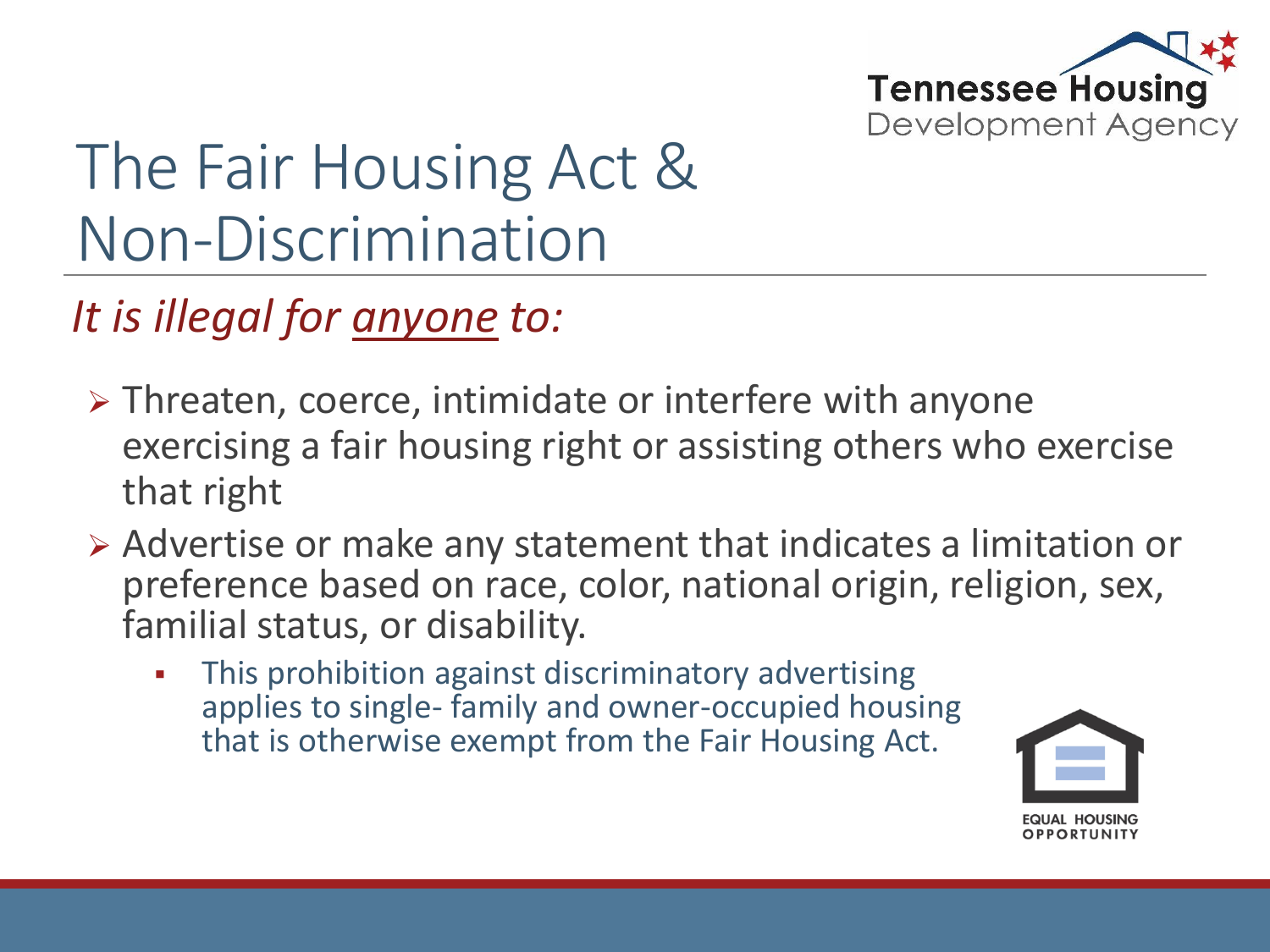

### The Fair Housing Act & Non-Discrimination in Sales or Rentals

In the Sale and Rental of Housing, no one may take any of the following actions based on race, color, national origin, religion, creed, sex/gender, familial status or disability:

- $\triangleright$  Refuse to rent or sell housing
- $\triangleright$  Refuse to negotiate for housing
- $\triangleright$  Make housing unavailable
- $\triangleright$  Deny a dwelling
- > Set different terms, conditions or privileges for sale or rental of a dwelling
- $\triangleright$  Provide different housing services or facilities
- $\triangleright$  Falsely deny that housing is available for inspection, sale, or rental
- For profit, persuade owners to sell or rent (blockbusting) or
- > Deny anyone access to or membership in a facility or service (such as a multiple listing service) related to the sale or rental of housing.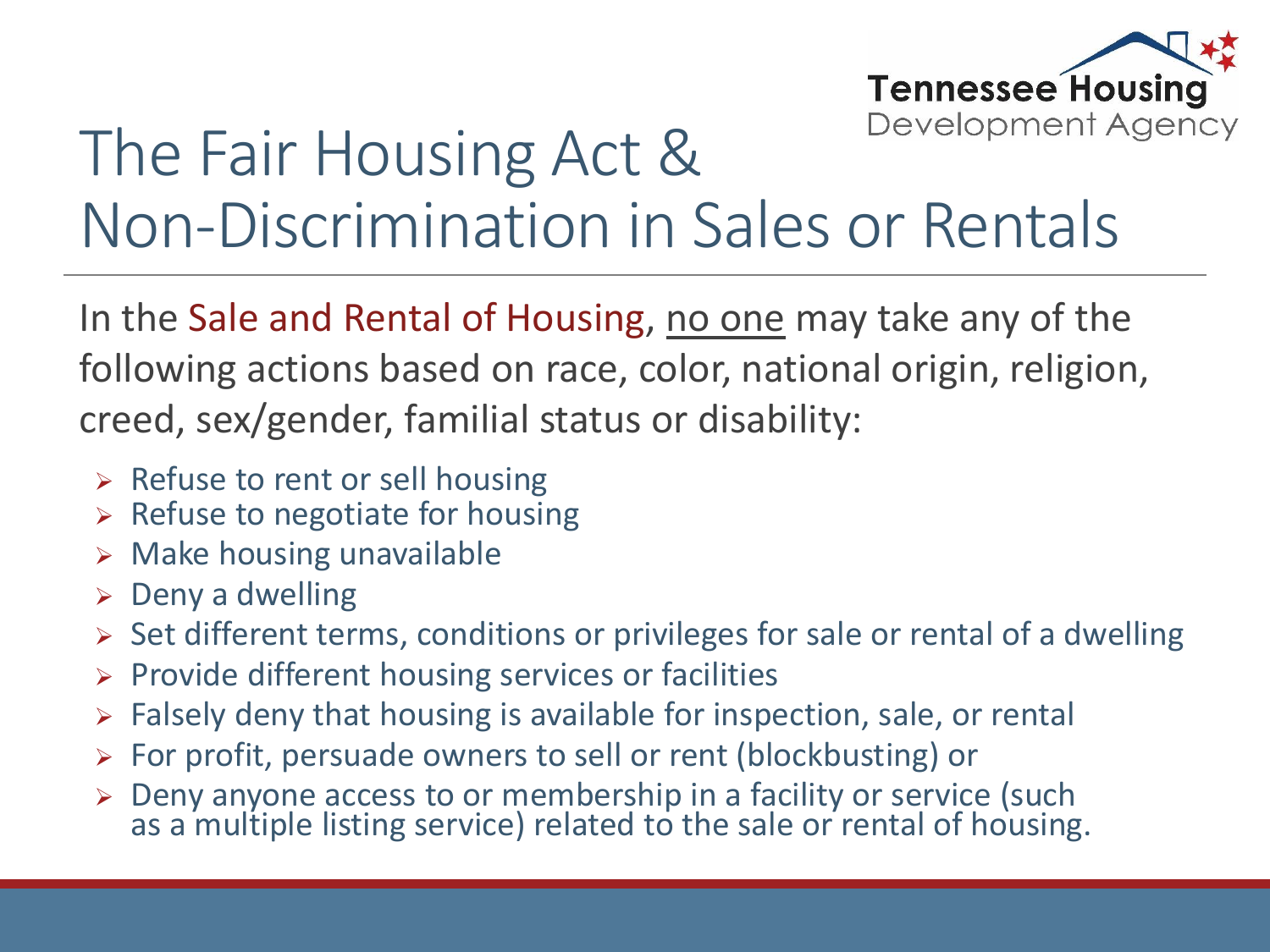

### The Fair Housing Act & Non-Discrimination in Mortgage Lending

In Mortgage Lending: No one may take any of the following actions based on race, color, national origin, religion, creed, sex/gender, familial status or disability:

- $\triangleright$  Refuse to make a mortgage loan
- $\triangleright$  Refuse to provide information regarding loans
- $\triangleright$  Impose different terms or conditions on a loan, such as different interest rates, points, or fees
- $\triangleright$  Discriminate in appraising property
- $\triangleright$  Refuse to purchase a loan or
- $\triangleright$  Set different terms or conditions for purchasing a loan.

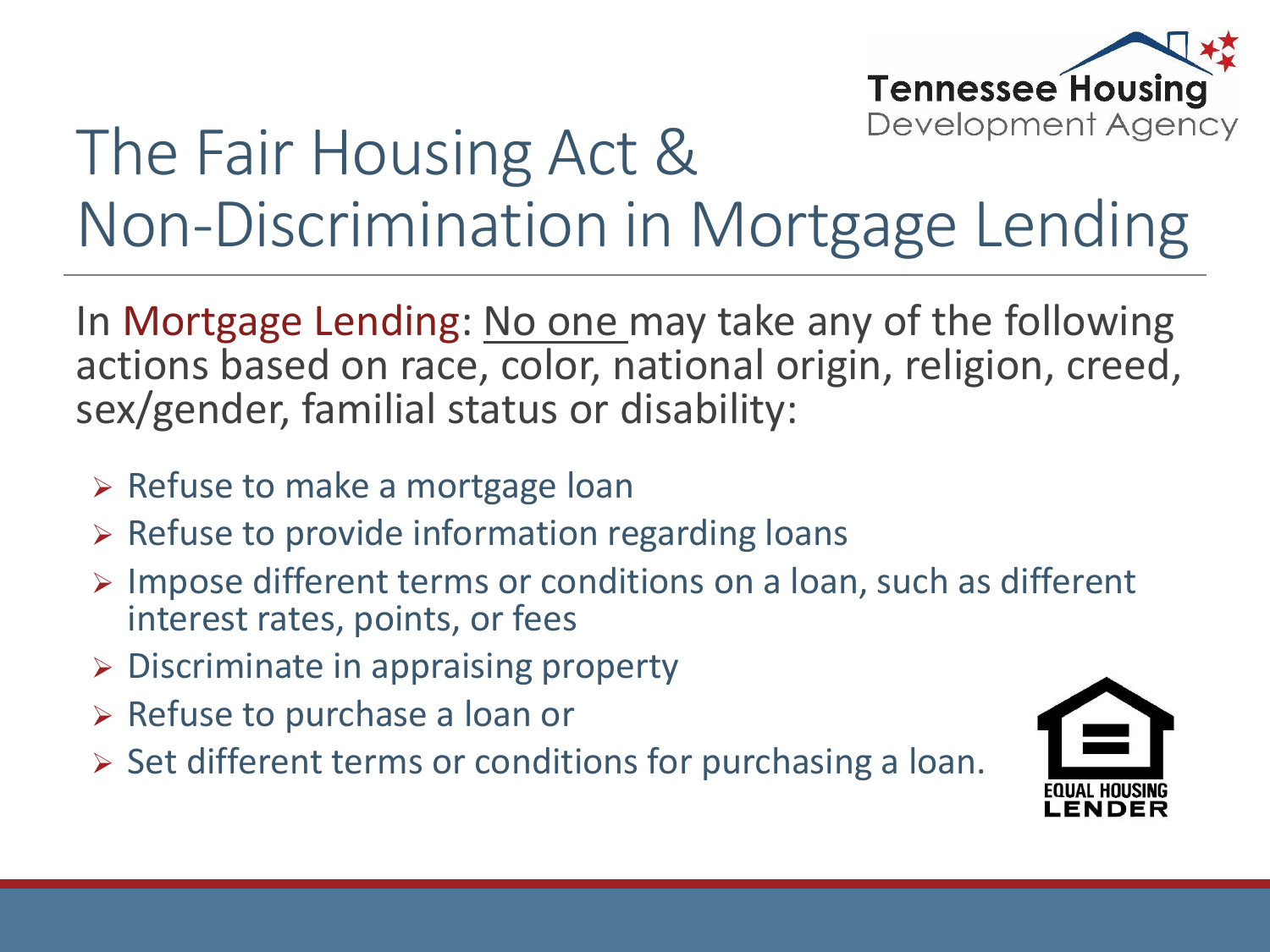

### Fair Housing & Limited English Proficiency (LEP)

*Limited English Proficiency (LEP) individuals do not speak English as their primary language and/or have a limited ability to read, speak, write, or understand English.* 

FHA prohibits restricting access to housing based on LEP; use of LEP as a pretext for unequal treatment based on race/national origin; selective application of a languagerelated policy.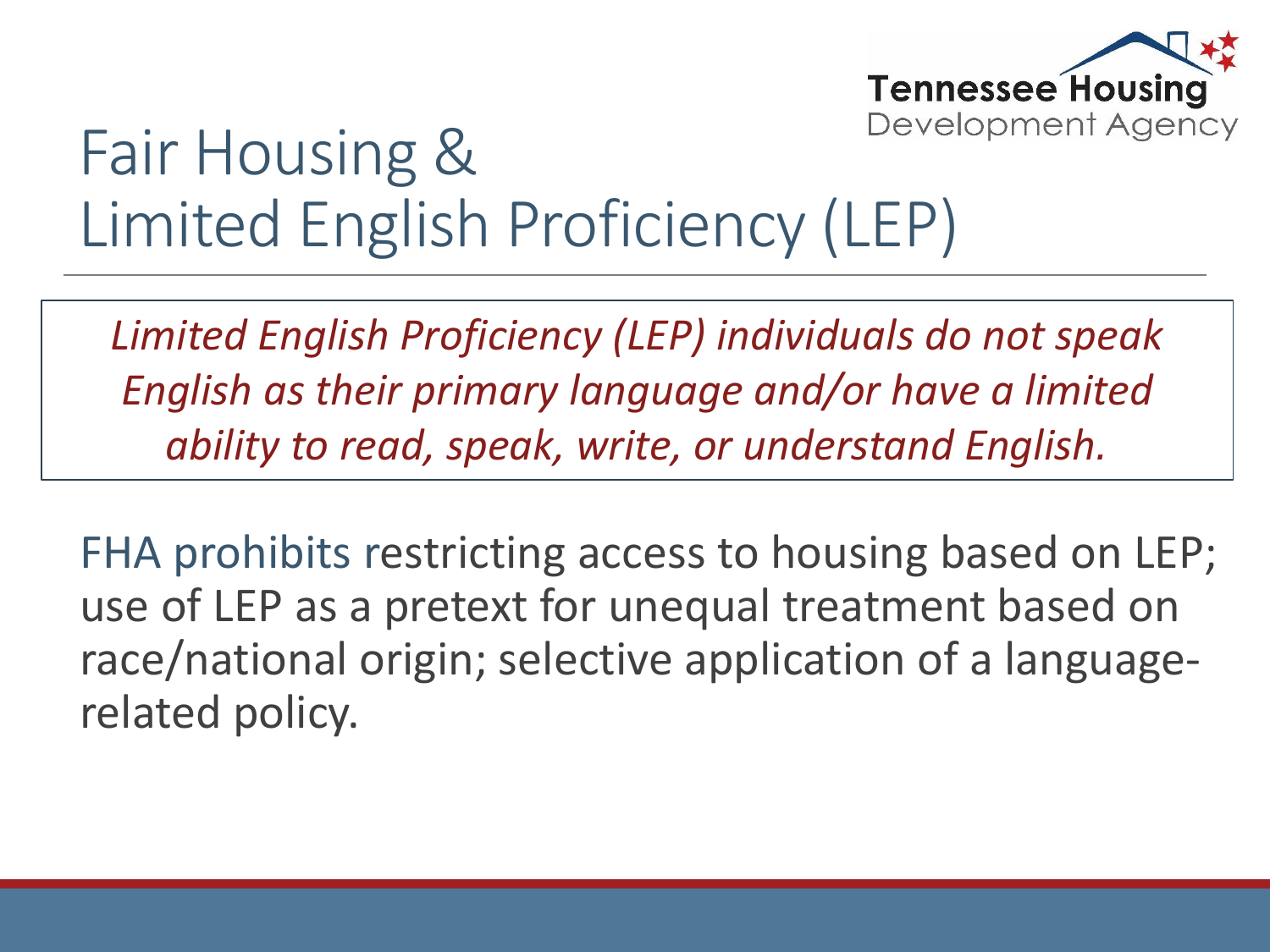

### Fair Housing & Limited English Proficiency (LEP)

HUD guidance for housing providers: The FHA prohibits actions that are intentionally discriminatory and those that have an unjustified discriminatory effect, even when the provider had no intent to discriminate.

For more information, see HUD's guidance on the FHA & LEP: *<https://www.hud.gov/sites/documents/LEPMEMO091516.PDF>*

*Sub-recipients of Federal financial assistance are subject to additional LEP guidance under Title VI of the Civil Rights Act.*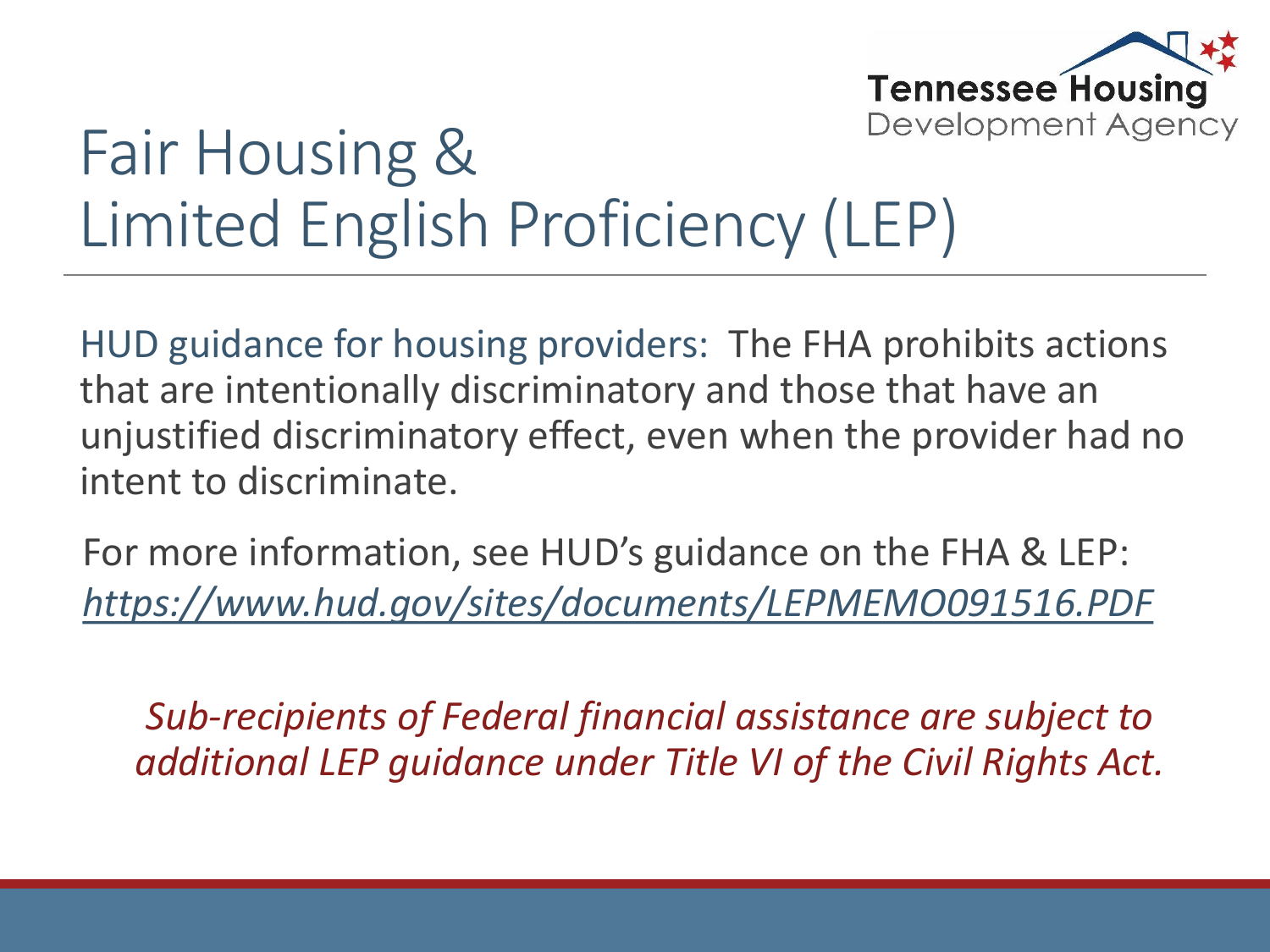

# Reasonable Modification & Accommodation

#### The FHA makes it unlawful to:

- $\triangleright$  Refuse to permit, at the expense of the person with a disability, reasonable modifications to existing premises if the modifications are necessary to accommodate a person with a disability to occupy the premises.
	- A landlord may, where reasonable, condition permission for a modification on the renter's agreeing to restore the premises to the condition that existed before the modification.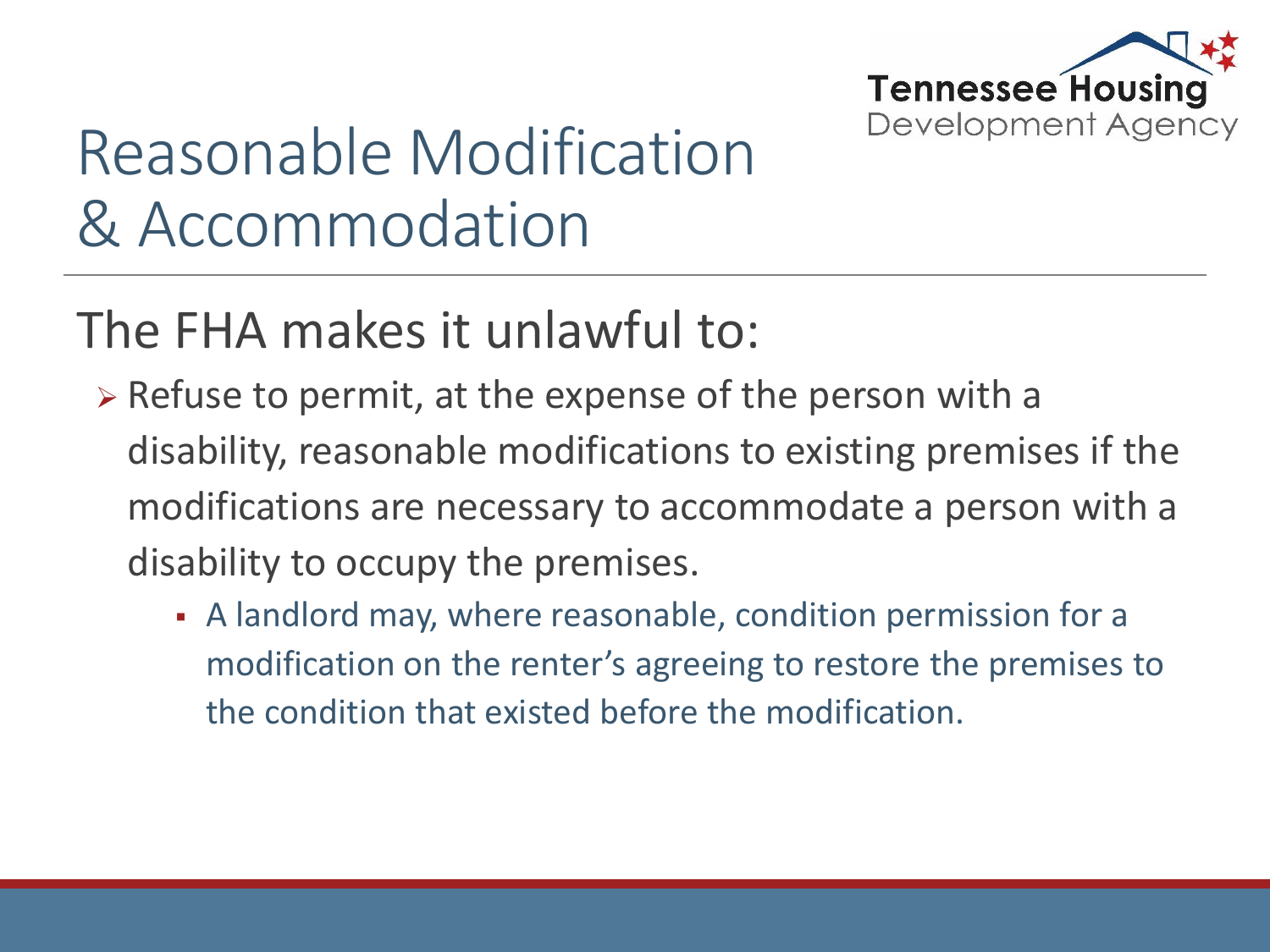

# Reasonable Modification & Accommodation

The FHA makes it unlawful to:

- Refuse to make reasonable accommodations in rules, policies, practices or services to afford a person with a disability equal opportunity to use and enjoy a dwelling.
	- Example: Allowing a service animal (to include animals who provide emotional support) in a housing unit in a property where pets are not allowed.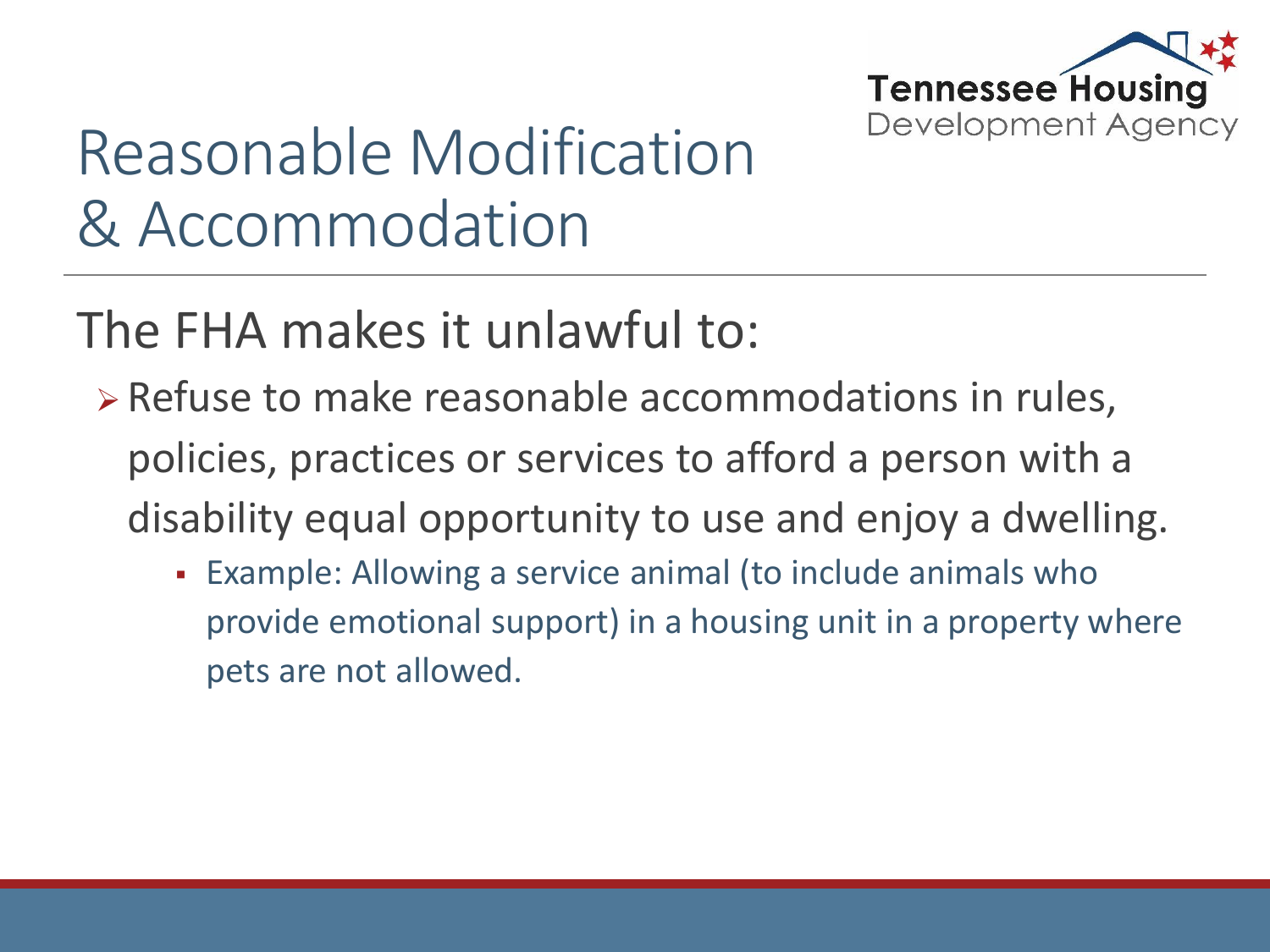

The Fair Housing Act (as amended) requires "covered multi-family buildings," designed and constructed for first occupancy after March 13, 1991, to be accessible to and usable by people with disabilities.

- Applies to "covered housing" whether or not Federal assistance is involved
- Design and construction requirements at 24 CFR 100.205(c)
- Housing built with federal funding may have additional accessibility requirements (e.g. Section 504)

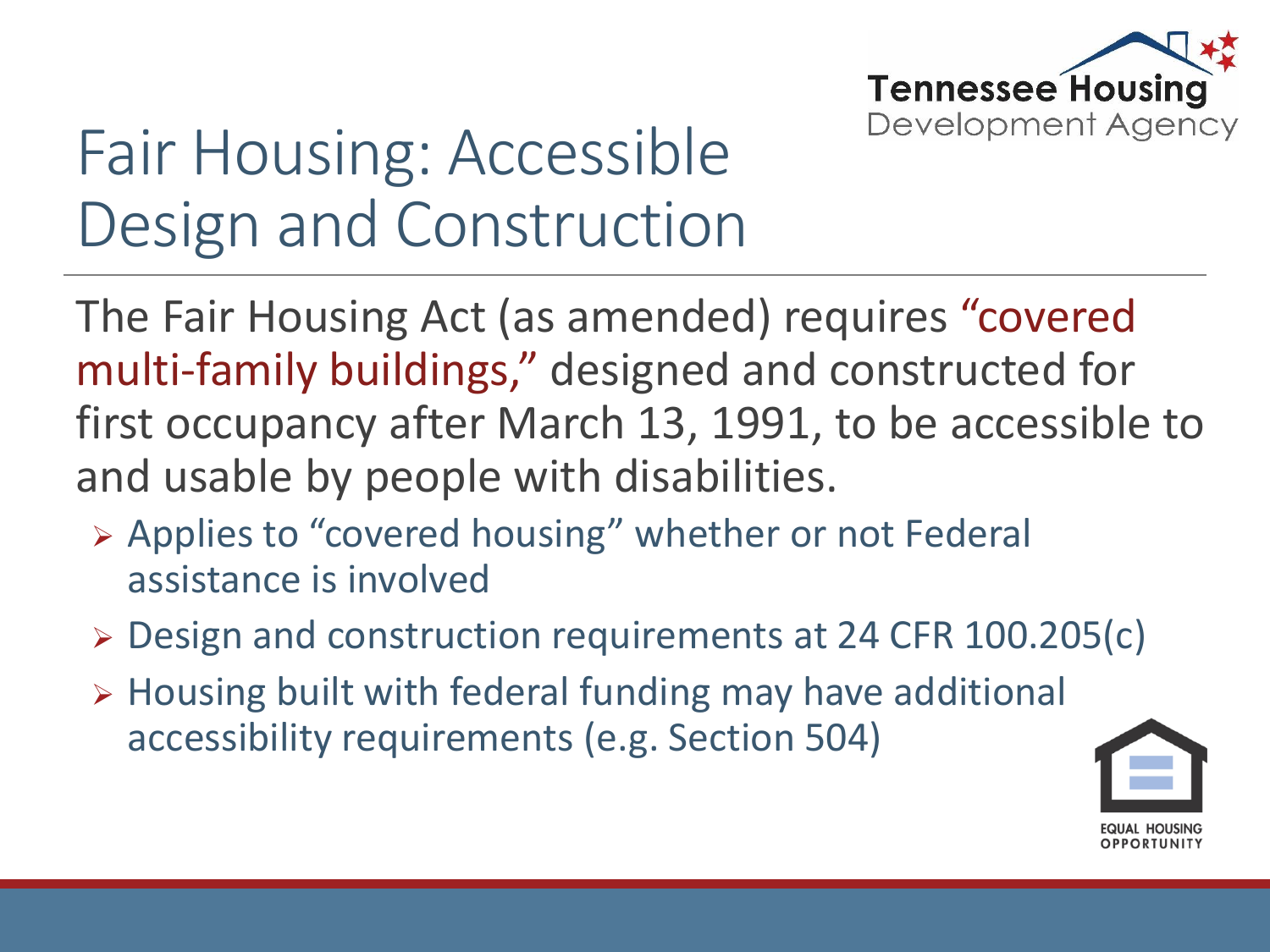

- "Covered Multi-Family Buildings" have 4 or more dwelling units:
	- $\triangleright$  All public and common use areas are subject to the Act's design and construction requirements.
- "Covered Units" within a "Covered Multifamily Building":
	- $\triangleright$  If at least one elevator, 100% of the dwelling units are subject to the Act's design & construction requirements.
	- > If a building has no elevator, 100% of ground floor units are subject to the Act's design & construction requirements.
	- > FHA does not require fully accessible units. Rather, FHA requirements allow for easy adaptation for accessibility in individual units.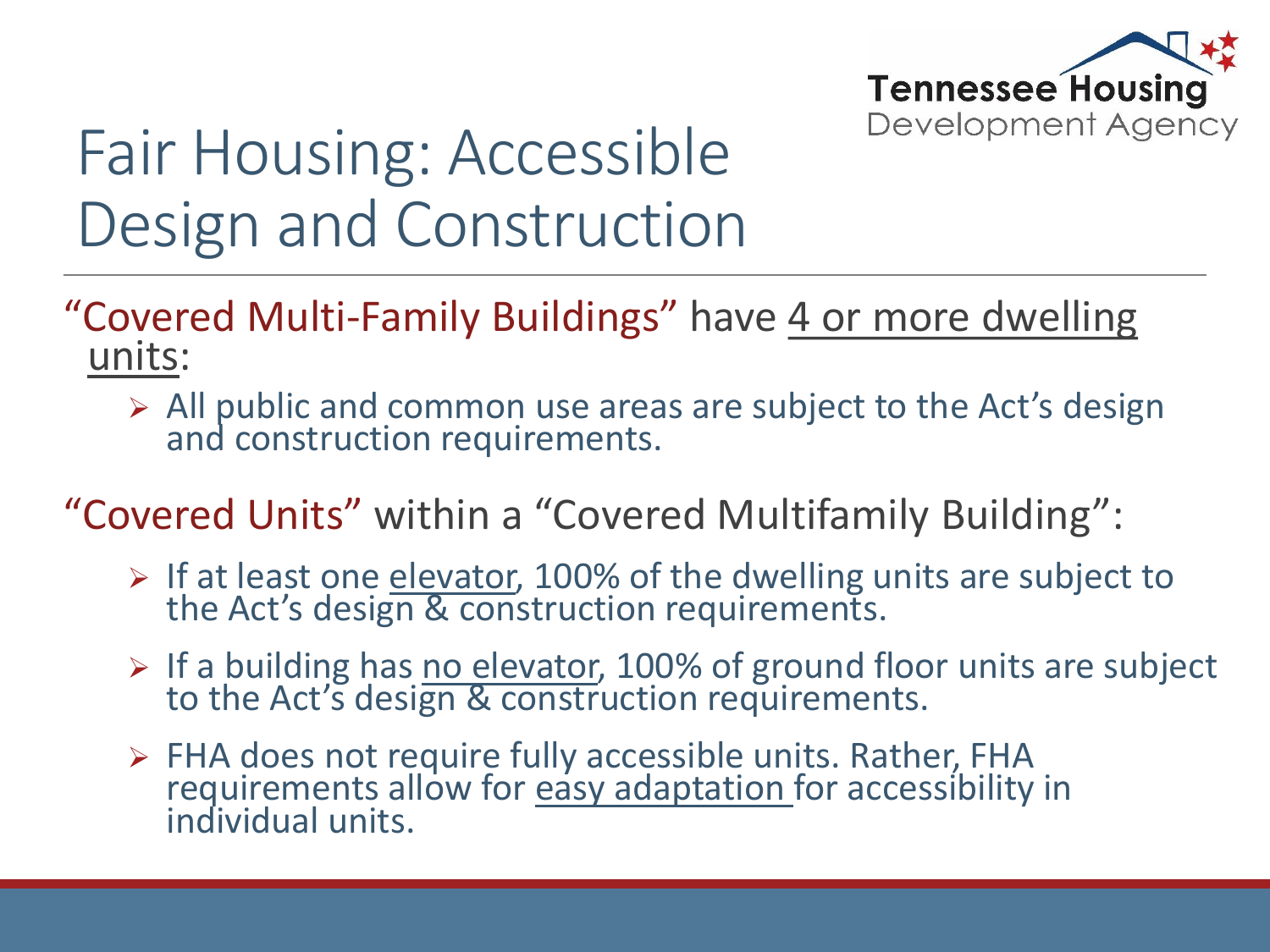

Requirement 1: Accessible building entrance on an accessible route

- Requirement 2: Accessible common and public use areas
- Requirement 3: Usable doors (by a person in a wheelchair)
- Requirement 4: Accessible route into and through the dwelling unit
- Requirement 5: Environmental controls in accessible locations: Light switches, electrical outlets, thermostats, etc.
- Requirement 6: Reinforced walls in bathrooms (to allow grab bars to be installed)
- Requirement 7: Usable kitchens and bathrooms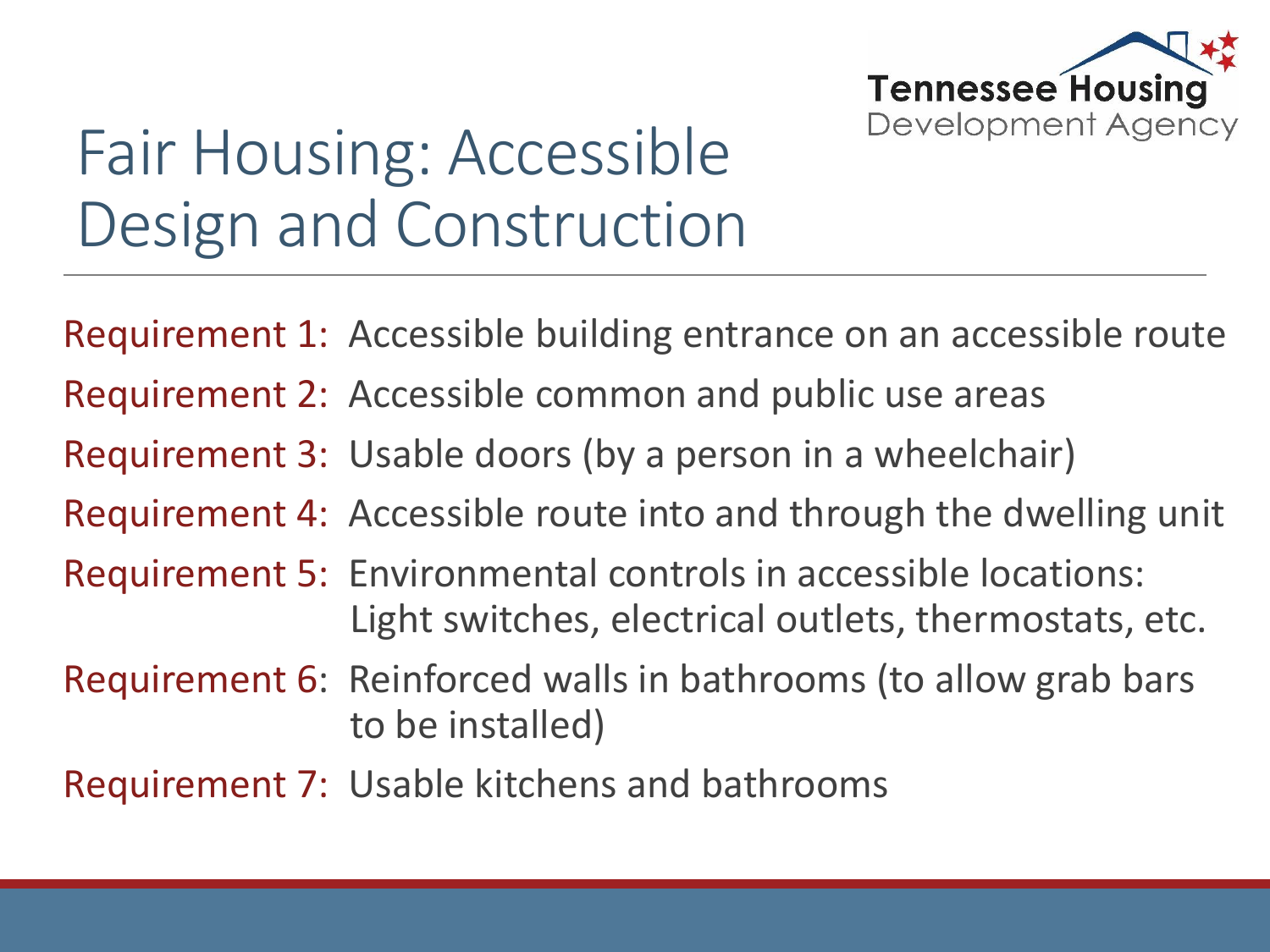

#### Technical Resources

*[https://www.fairhousingfirst.org](https://www.fairhousingfirst.org/)*

*<https://www.access-board.gov/>*

*[https://equalrightscenter.org/wp-content/uploads/fha\\_checklist\\_](https://equalrightscenter.org/wp-content/uploads/fha_checklist_single_page.pdf)  single\_page.pdf*

*[https://www.huduser.gov/portal/publications/destech/ fairhousing.html](https://www.huduser.gov/portal/publications/destech/fairhousing.html)*

#### HUD/DOJ Guidance

*[https://www.justice.gov/sites/default/files/crt/legacy/2013/05/03/joints](https://www.justice.gov/sites/default/files/crt/legacy/2013/05/03/jointstatement_accessibility_4-30-13.pdf) tatement\_accessibility\_4-30-13.pdf*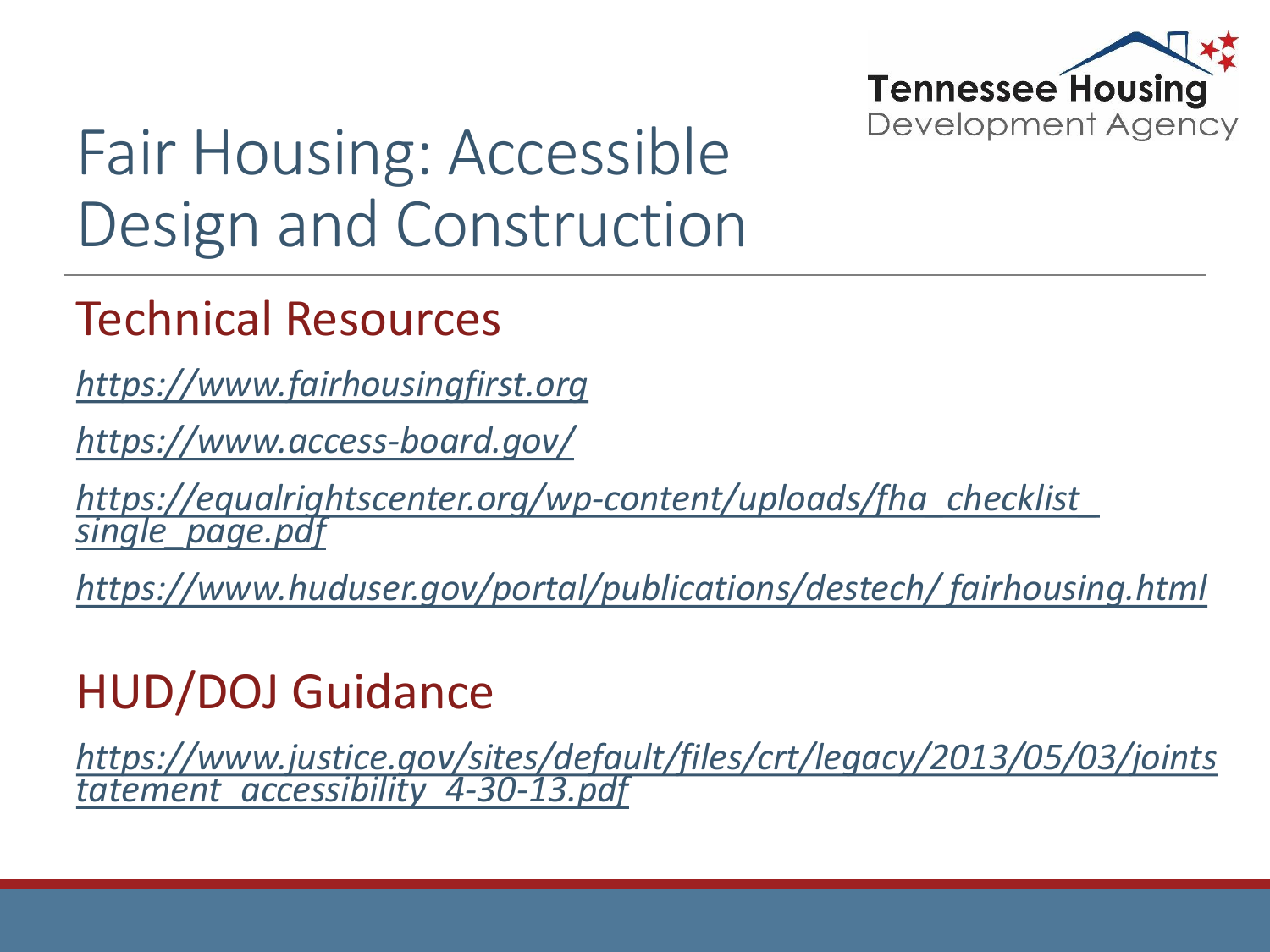

# Tennessee State Law

State Law (Tennessee Code Annotated, 4-21-601, Human Rights, Discrimination in Housing & Financing)- prohibits discrimination in the sale, rental and financing of housing based on race, color, religion, creed, national origin, sex, familial status & disability.

- TCA 4-21-601 adds **creed** to the protected classes. A **creed** is a set of beliefs, principles, or opinions that strongly influence the way people live or work & may include, but is not limited to, one's religion.
- The Tennessee Human Rights Commission is the state jurisdictional agency & responsible for investigating complaints under TCA 4-21-601.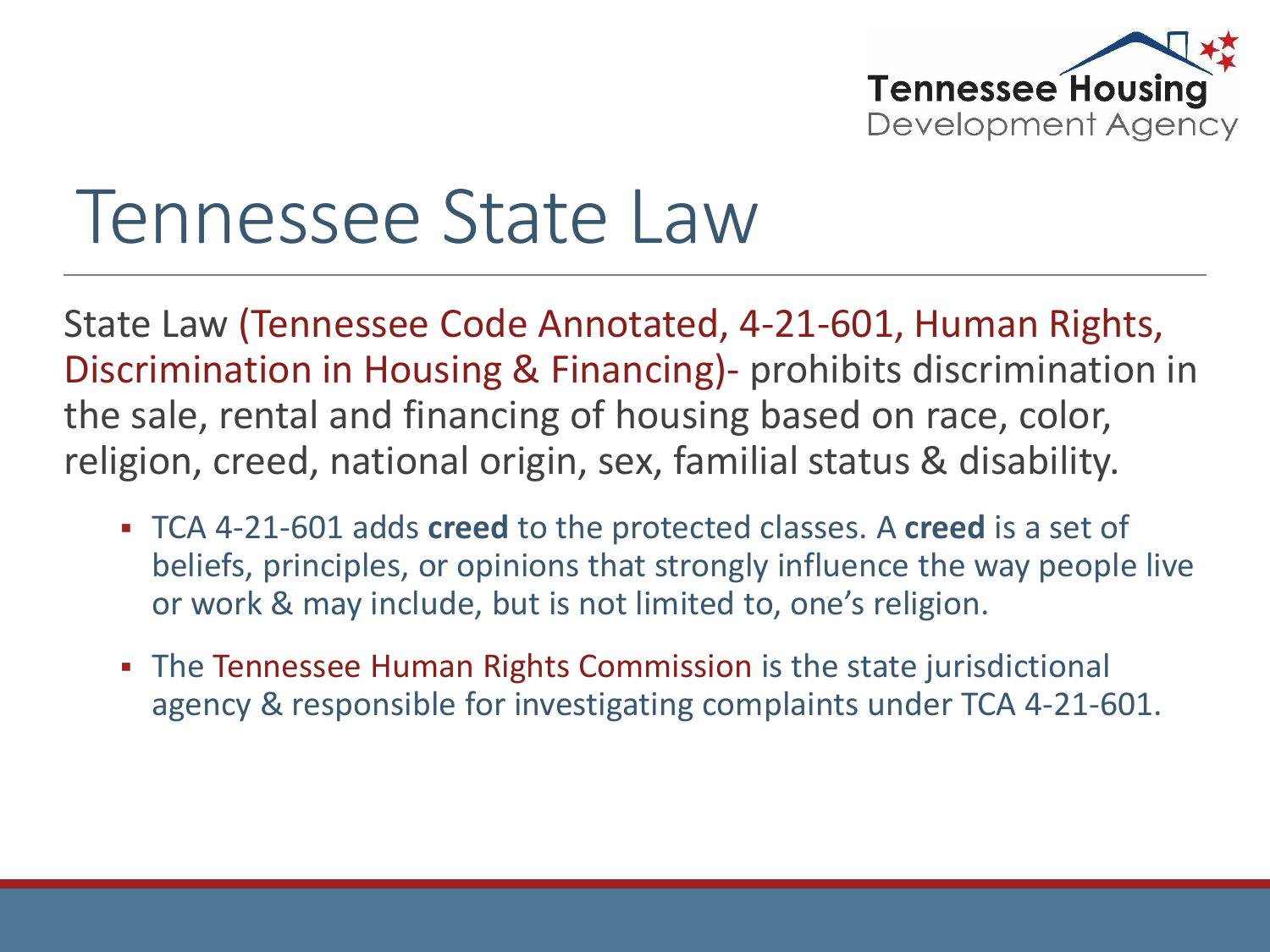

# THDA Non-Discrimination in Services Policy Statement

No THDA staff person or partner, including sub-recipients of THDA's federal funds, shall engage in discriminatory practices.

A discriminatory practice occurs any time a recipient of or applicant for a benefit is denied that benefit or has some other negative action taken toward the recipient or applicant because of membership in a protected class.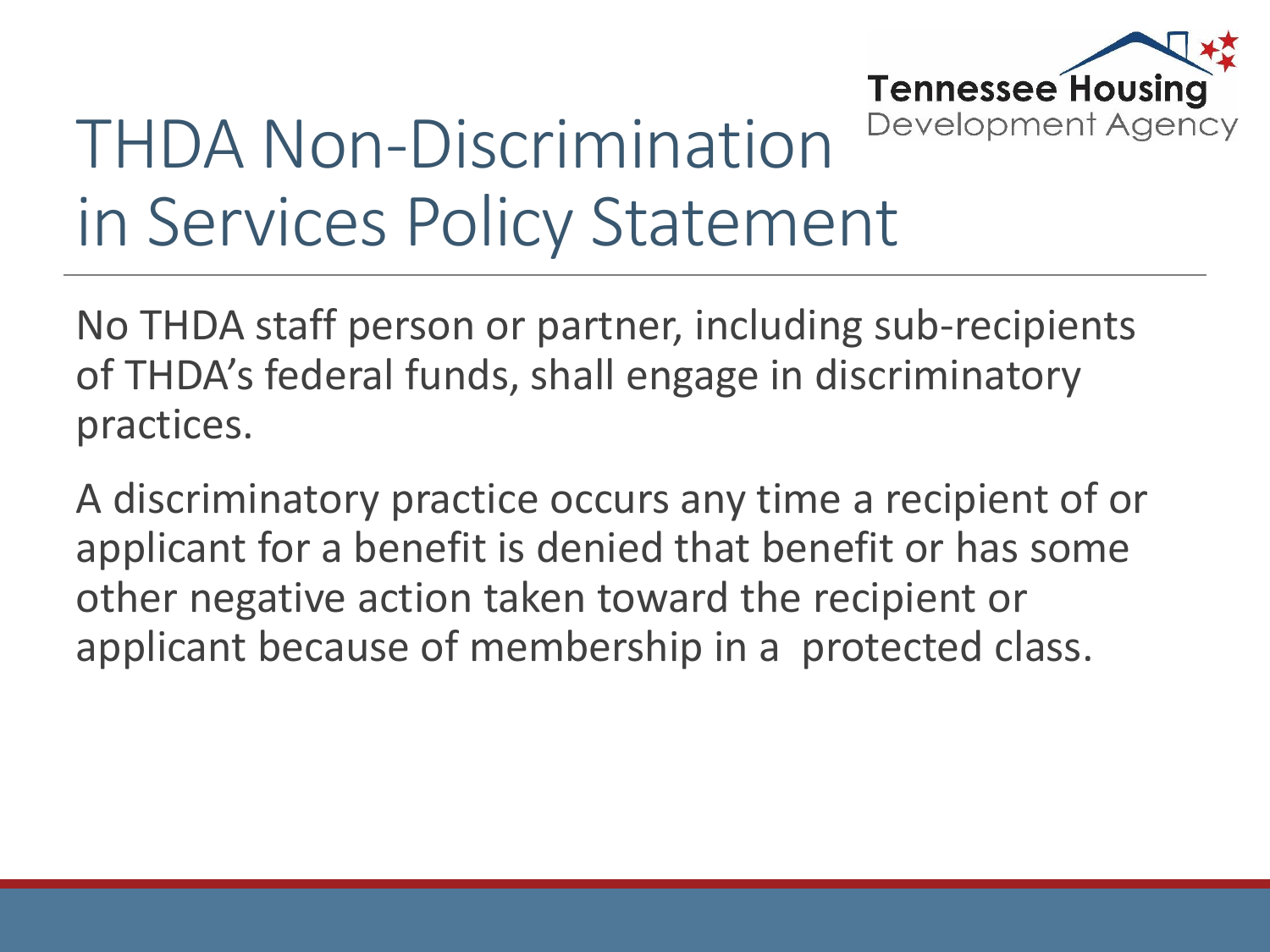

# THDA Non-Discrimination Contract Language

THDA contracts include standard, non-discrimination language/assurances:

- *The Contractor (sub-recipient) hereby agrees, warrants, and assures that no person shall be excluded from participation in, be denied benefits of, or be otherwise subjected to discrimination in the performance of this Contract or in the employment practices of the Contractor on the grounds of disability, age, race, color, religion, sex, national origin, or any other classification protected by Federal, Tennessee State constitutional, or statutory law.*
- *The Contractor (sub-recipient) shall, upon request, show proof of such nondiscrimination and shall post in conspicuous places, available to all employees and applicants, notices of nondiscrimination.*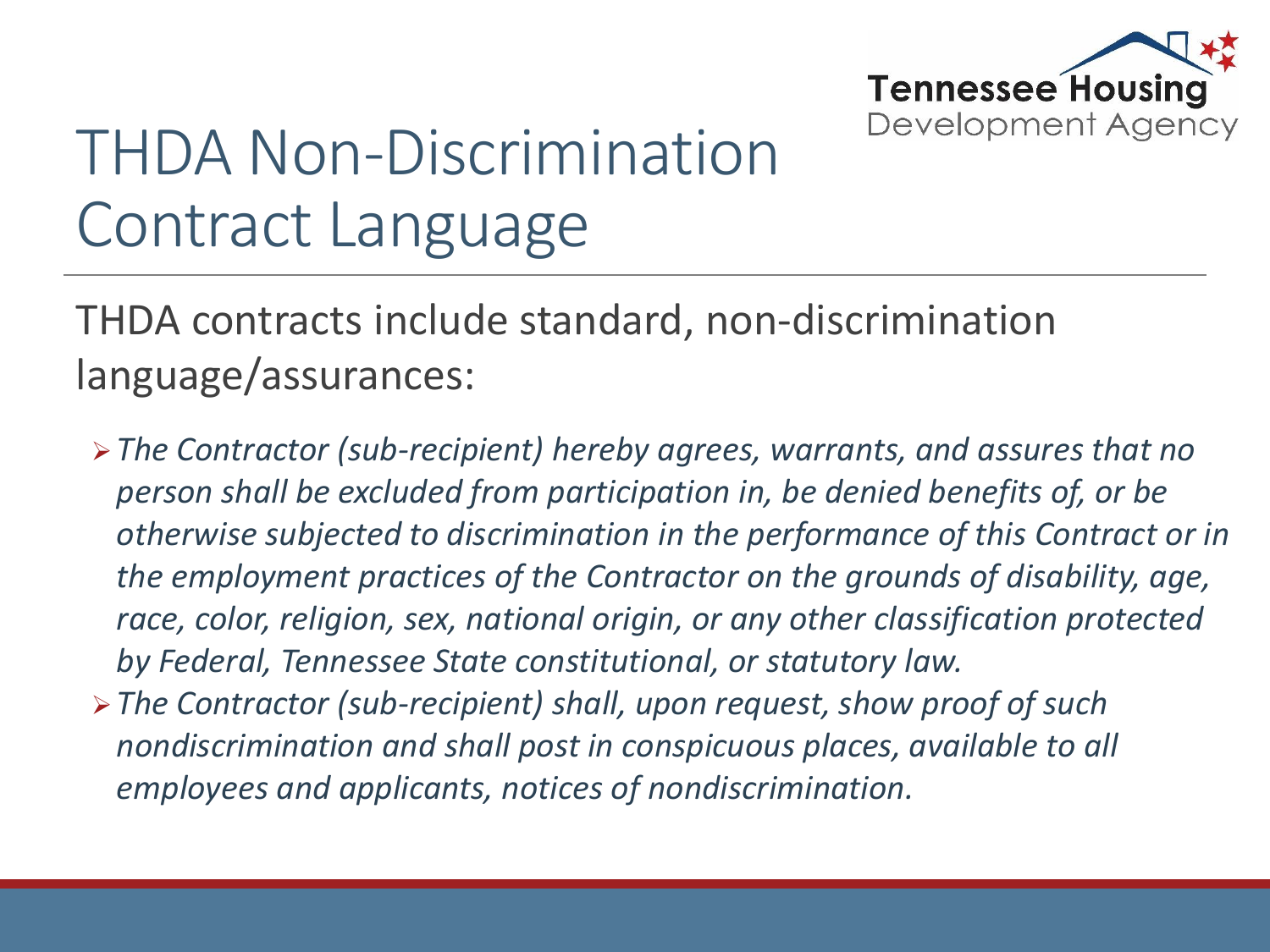

# THDA Non-Discrimination Contract Language

THDA contracts also include language/assurances on Equal Opportunity:

*The Contractor will not discriminate against any employee or applicant for employment because of race, color, religion, sex, sexual orientation, gender identity, or national origin. The Contractor will take affirmative action to ensure that applicants are employed, and that employees are treated during employment, without regard to their race, color, religion, sex, sexual orientation, gender identity, or national origin.*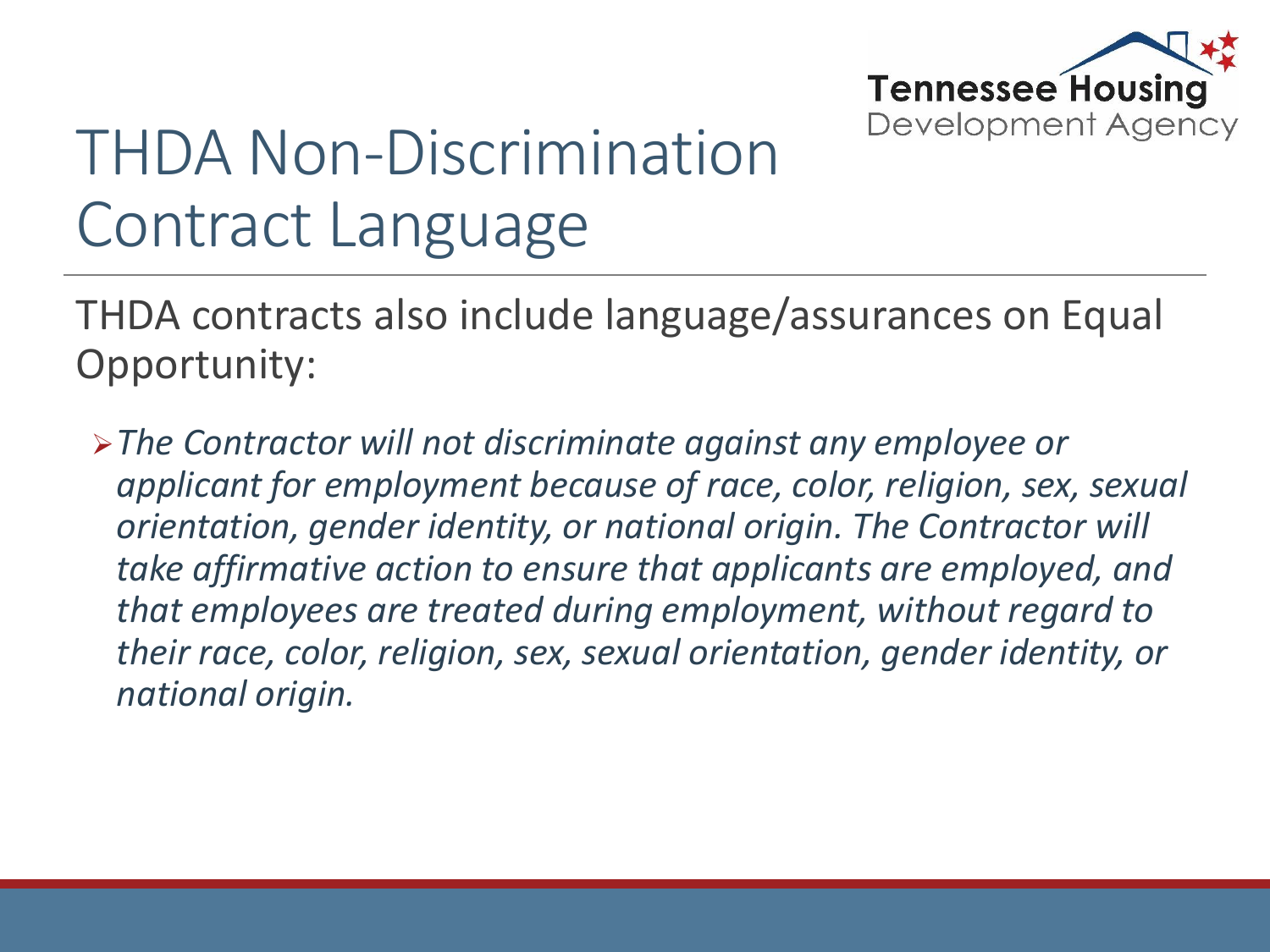

# Sub-recipients of THDA's HUD Funding

Sub-recipients of THDA's Federal funds provided by the Department of Housing & Urban Development (HUD) (listed below) are subject to additional requirements under the FHA.

- HOME Investment Program (HOME)
- $\checkmark$  National Housing Trust Fund Program (NHTF)
- Emergency Solutions Grant Program (ESG)
- Low Income Energy Assistance Program (LIHEAP)
- Weatherization Assistance Program (WAP)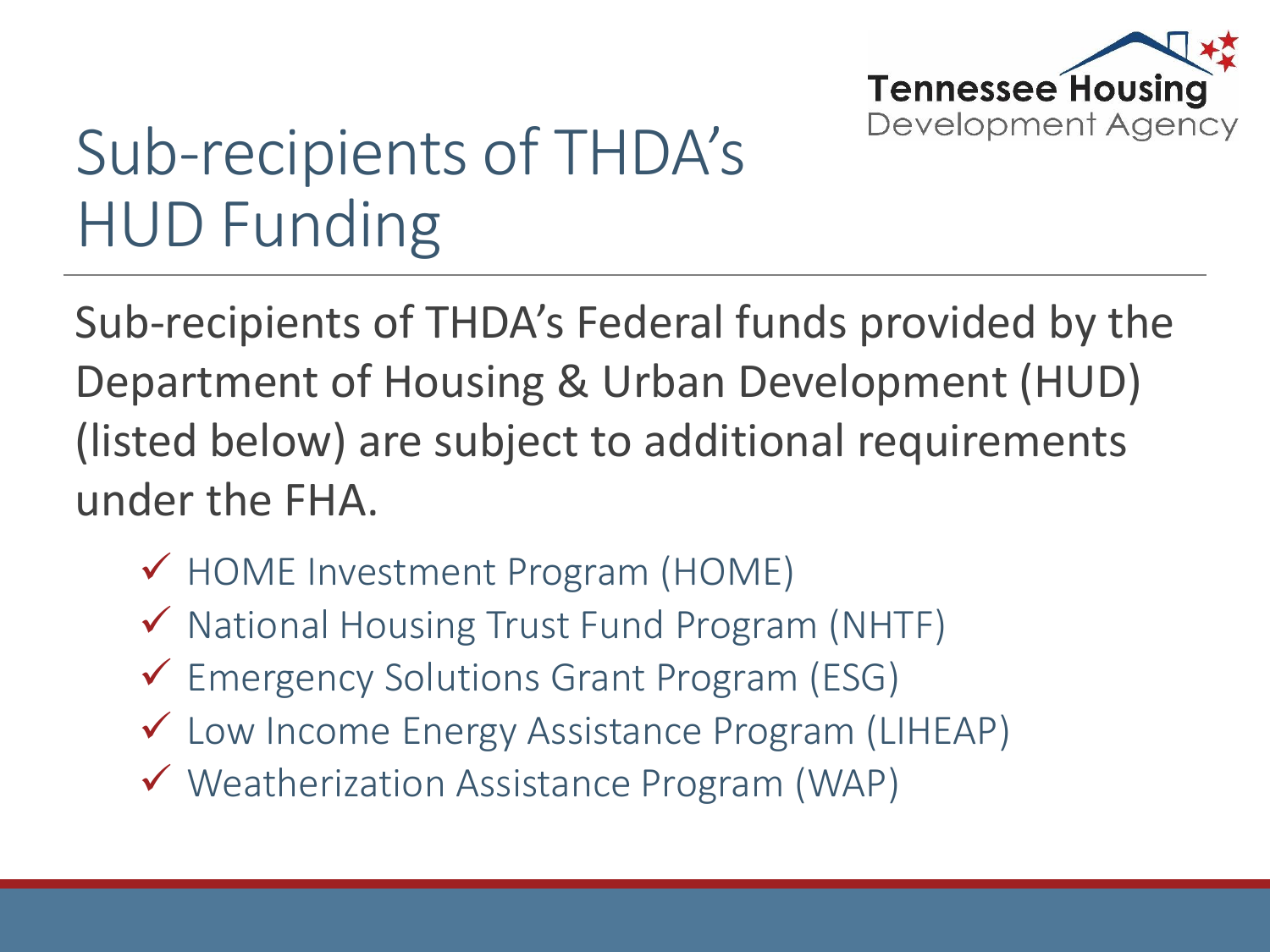

## Affirmatively Furthering Fair Housing

Section 104(b)(2) of the Housing and Community Development  $\text{Act}$  of 1974 – requires that each grantee certify that the grant will be administered in conformance with the Fair Housing Act and that the grantee will "affirmatively further fair housing."

#### *Activities:*

- Affirmatively market federally funded housing opportunities & maintain records of those marketing activities. Be mindful of conducting outreach in traditional & minority publications and use Fair Housing logos.
- $\triangleright$  Increase housing opportunity/choice for protected classes.
- $\triangleright$  Increase access for people with disabilities through housing design or construction.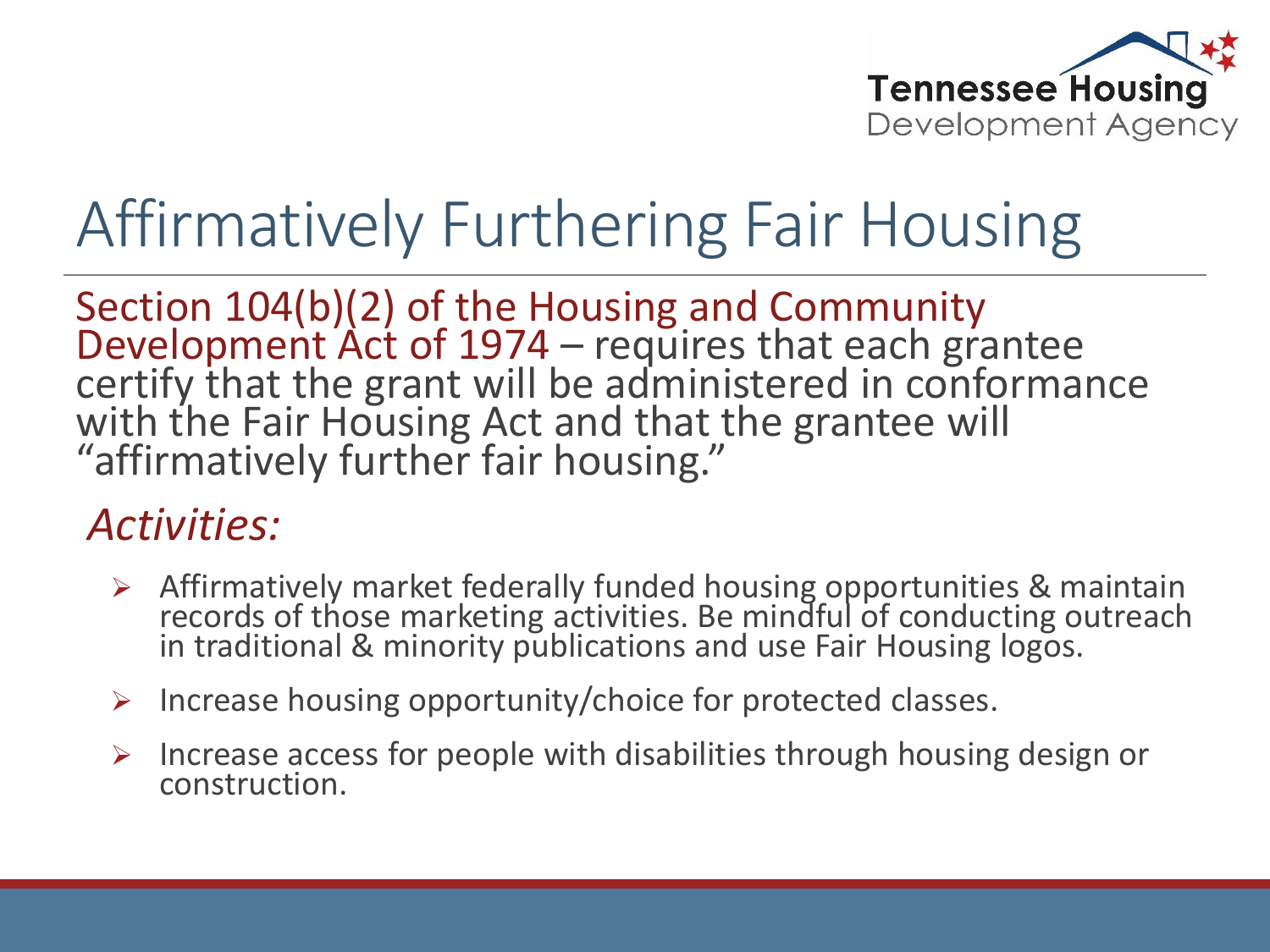

# Required Recordkeeping-Sub-recipients/Grantees

Sub-recipients/Grantees of THDA's HUD funding must keep the following records:

- $\checkmark$  Data on the racial, ethnic & gender characteristics of:
	- Applicants, participants & beneficiaries of federally funded housing programs
	- Employees who staff activities funded by THDA's grants
- $\checkmark$  Efforts to Affirmatively Further Fair Housing & meet LEP requirements

*Sub-recipients of THDA's federal funds submit required information on non-discrimination activities (Fair Housing, Section 504 & Title VI) through the Sub-Recipient Non-Discrimination Self Survey form.*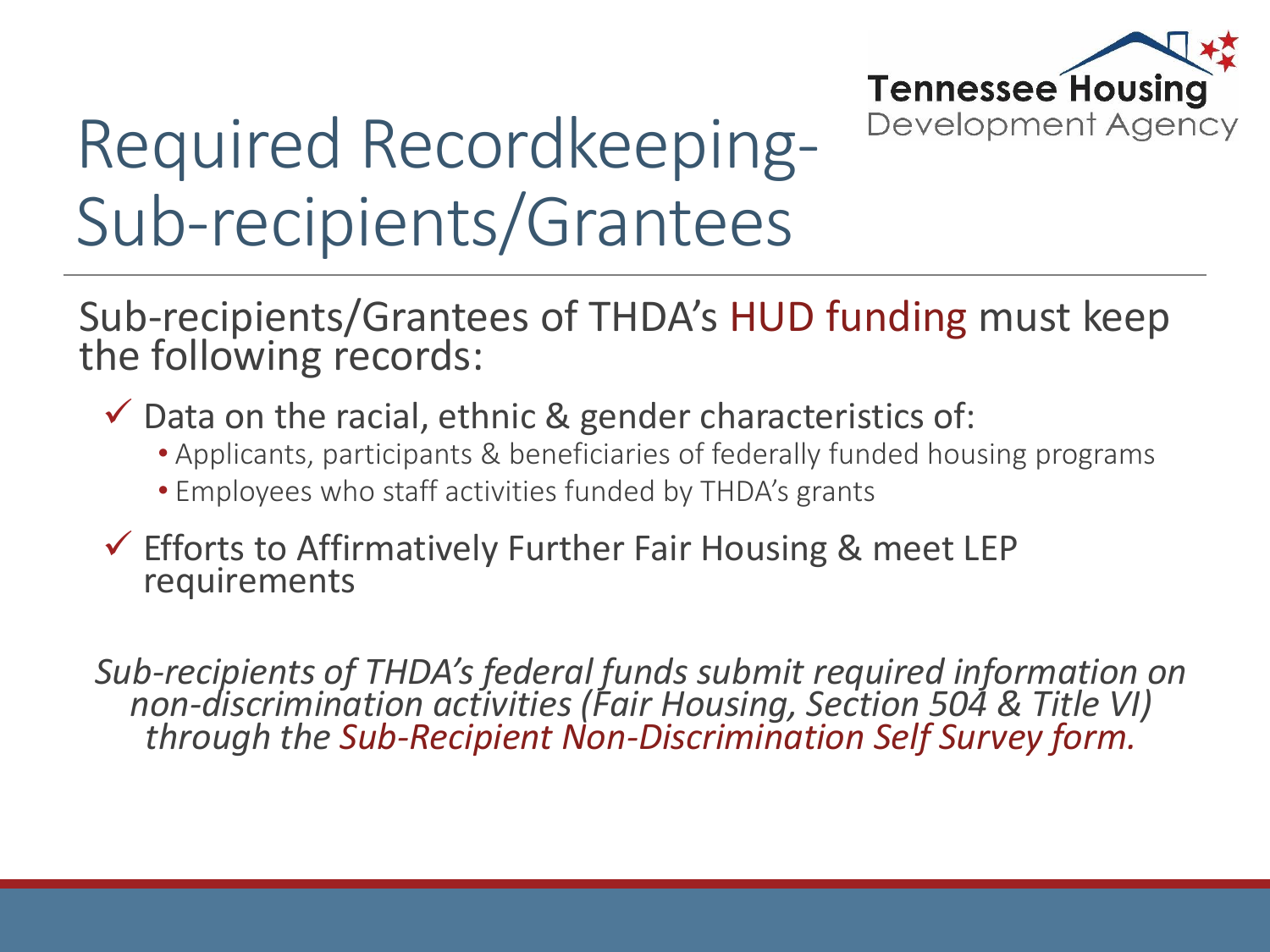

## Responsible Agency &Complaints

#### U.S. Department of Housing & Urban Development is the

federal agency responsible for enforcing the Fair Housing Act.

◦ Federal statute of limitations for filing a complaint is 365 days.

#### Tennessee Human Rights Commission (THRC) investigates

complaints of discrimination under the TN Human Rights Act.

- Statute of limitations for filing a complaint with the THRC is 180 days.
- If the complaint is beyond the 180 days but within 365 days, THRC will intake and forward the complaint to the appropriate HUD office for investigation.